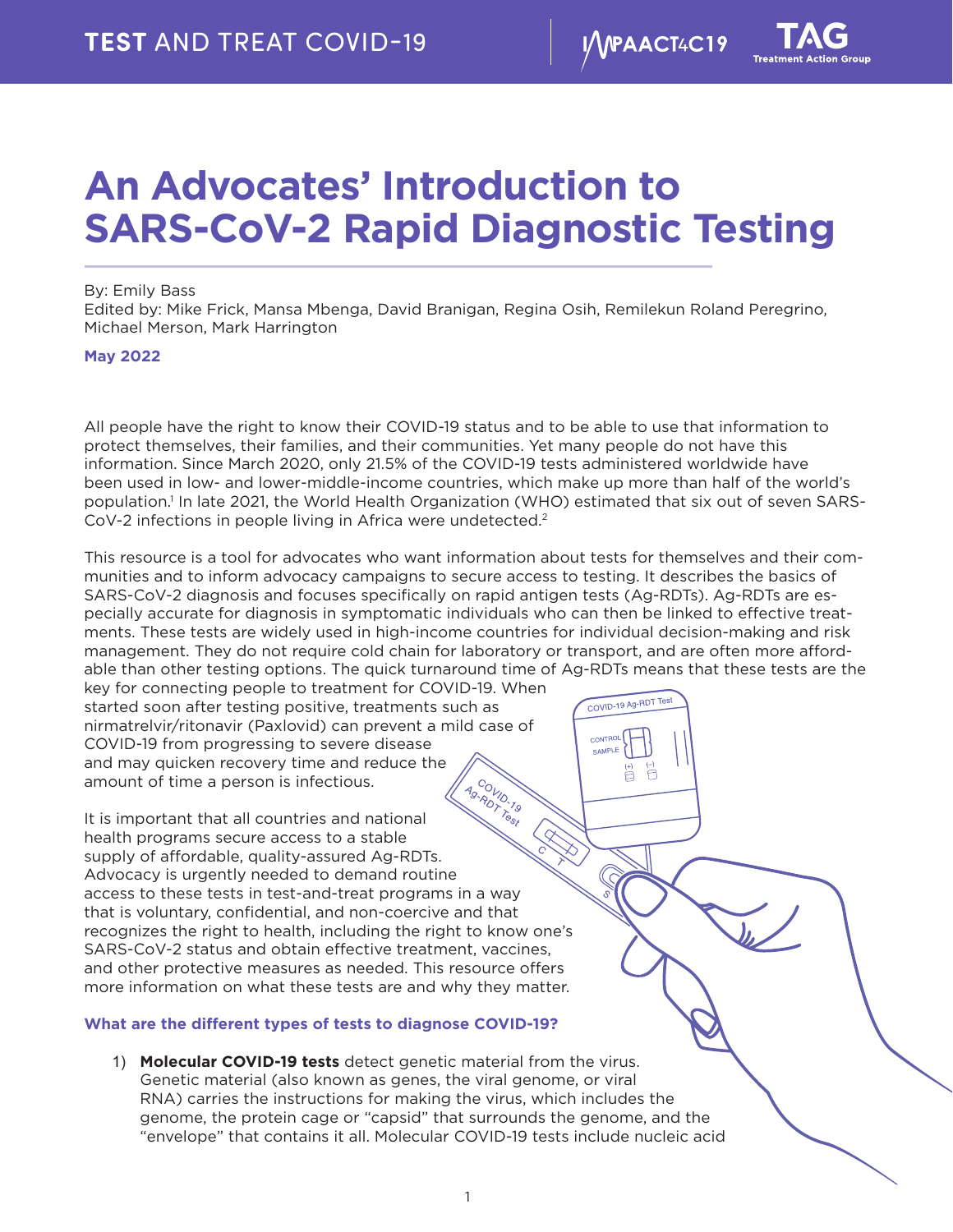amplification tests (NAATs), such as real-time reverse transcriptase polymerase chain reaction (rRT-PCR) tests.

2) **Antigen tests** (Ag-RDTs) detect viral proteins. Proteins are large, complex molecules that support the structure and direct most of the functions of living organisms. Viral structures like the capsid and the envelope contain many different proteins. (The SARS-CoV-2 protein that docks to human cells is called the Spike protein.) Antigen tests (Ag-RDTs) are also known as COVID-19 rapid tests and are the focus of this guide.

Also of note is a third type of test, called an **antibody test**, that detects immune responses to SARS-CoV-2. An antibody test can be used to determine whether a person has *ever* had SARS-CoV-2 or to measure the immune response to a vaccine. Because antibodies stay in the blood after the virus is gone, antibody tests cannot tell whether a person is currently infected. Therefore, antibody tests *should not* be used to diagnose active SARS-CoV-2 infection.

**What are some key similarities and differences between the molecular and antigen tests?**  SARS-CoV-2 is a respiratory virus, which means it can be found at the surfaces where we breathe: inside the nose, mouth, and throat. Both types of tests collect samples at or from these places:

- Saliva;
- Swabs from the inside of the nose (this can include long oropharyngeal swabs that reach deep inside the nostril and swabs inserted at more shallow depths);
- Swabs from the tongue, cheeks, or tonsils/back of the throat.

| Table 1: Molecular and Antigen Tests: The Basics |                     |                                                             |                                          |                                              |                              |  |
|--------------------------------------------------|---------------------|-------------------------------------------------------------|------------------------------------------|----------------------------------------------|------------------------------|--|
|                                                  | Highly<br>sensitive | Requires cold<br>chain for<br>transportation<br>and storage | Requires a<br>laboratory for<br>analysis | Returns<br>results quickly<br>$($ 1 hour $)$ | Can be self-<br>administered |  |
| Molecular tests<br>(NAATs, PCR)                  |                     | (most of the<br>time)                                       |                                          |                                              |                              |  |
| Antigen tests<br>$(Ag-RDTs)$                     |                     |                                                             |                                          |                                              |                              |  |

**Molecular tests** use chemicals and detection technology to locate and make many copies of — or amplify — any viral RNA present in a sample. Molecular tests can deliver an accurate positive result even if there is a tiny amount of viral RNA from a sample. The tests are done in laboratory settings, and it can take hours or days for the results to be available. The turnaround time depends on the test used, how many samples the lab is able to process in a day, and how far the sample has to travel from where it was collected to the laboratory for processing, among other factors. Some molecular tests can detect SARS-CoV-2 in as little as 30 minutes, but these are not yet widely available.

**Antigen tests** look for viral proteins and do not use any kind of amplification. The tests typically come as a kit with several components: a swab, a test strip, and a small vial of liquid chemical solution (Figure 1). The test strip usually has a viewing window where the result is read. This window contains two lines: a Control line (which is always visible) and a Test line (which becomes visible if the test is positive). The sample is collected with the swab and then mixed with the chemical solution in the vial that is then applied to the test strip. The test strip contains molecules that attach to viral proteins, if they are present. When this happens, the test strip shows a sign near the Test line area usually a colored line — indicating a positive result (Figure 2).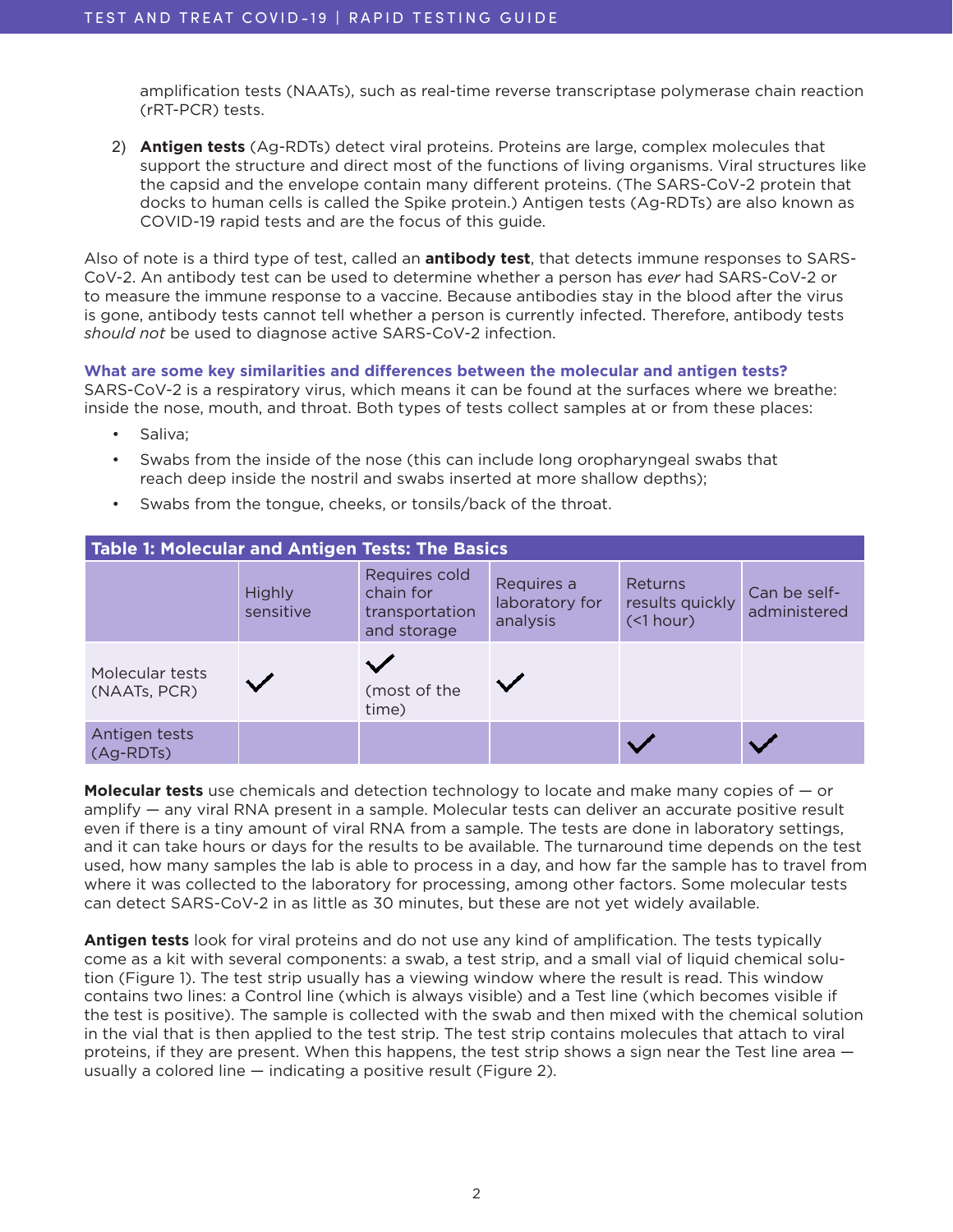# **Figure 1: Example of an Ag-RDT Test Kit**



# **Figure 2: Reading Ag-RDT Test Results Reading Ag-RDT Test Results**



Antigen tests look and work much like athome pregnancy tests and HIV self-tests: the person collects the specimen themselves, performs the test, and interprets the result. People can choose when and where to test. Antigen tests provide results quickly, often within fifteen minutes of the sample being placed on the test strip. The tests do not require laboratories for processing and they can be performed at the point of care (POC) where treatment is available for example a clinic, a pharmacy, or in the presence of a community health worker. This means that a person can start treatment immediately after the diagnosis. They

can also be performed at home and used to guide a decision about seeking treatment, re-testing with another Ag-RDT 24–48 hours later, or seeking confirmatory molecular testing.

It's important to note that [nirmatrelvir/ritonavir \(Paxlovid\)](https://www.treatmentactiongroup.org/publication/test-and-treat-covid-19-community-guide-to-paxlovid/) is only effective within the first five days after exposure or onset of symptoms, so moving quickly to test if you are feeling sick is key. Since Ag-RDTs can be self-administered, they are sometimes called self-tests, meaning someone can perform all the steps in the testing process themselves without the aid of a health care worker. A small percentage of antigen tests is analyzed in laboratories.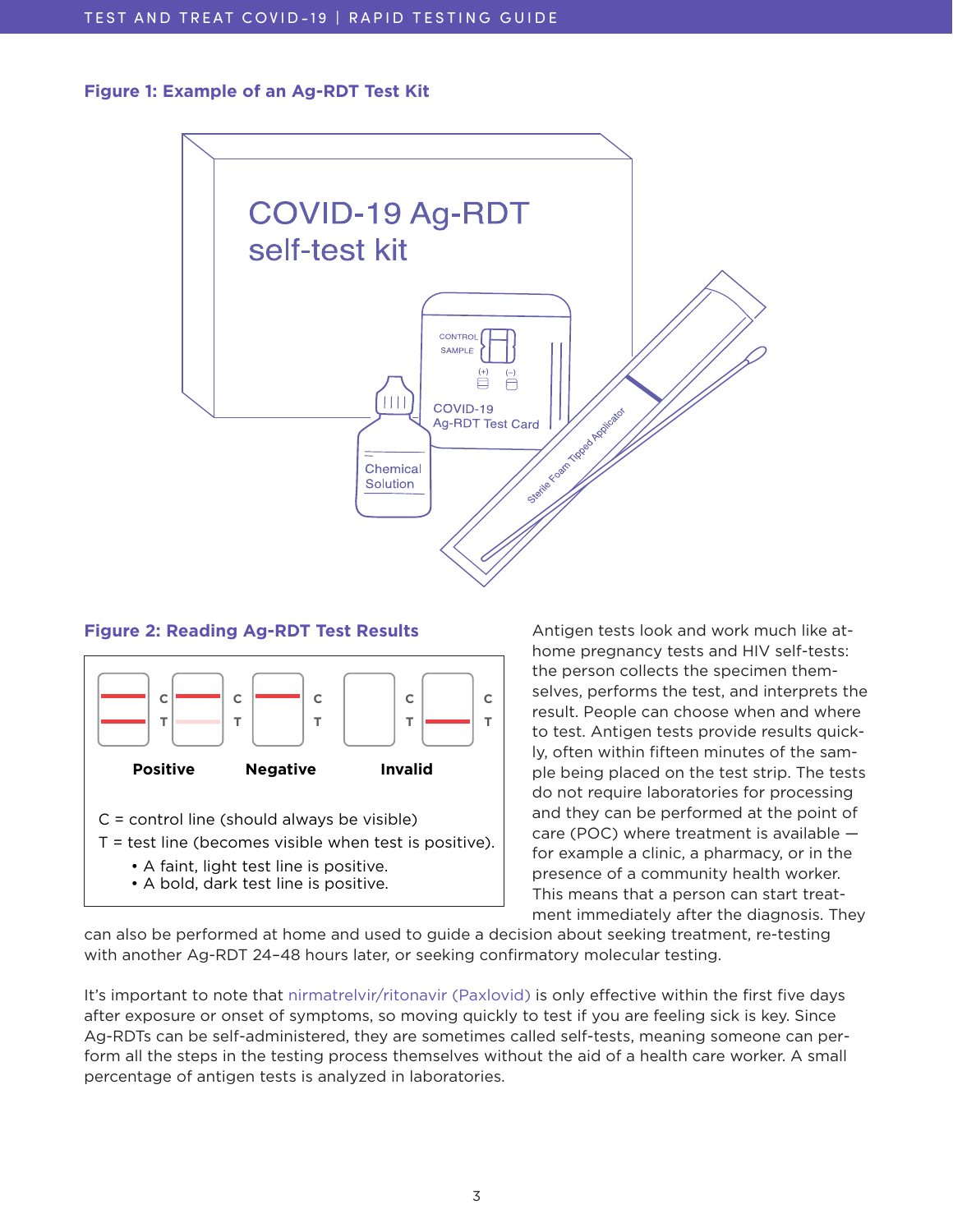| Table 2: Molecular and Antigen Tests for SARS-CoV-2: A Summary Overview* |                                                                                                                                                                                                                    |                                                                                                                                                                                                                                                                                                                                                                                                               |  |  |  |
|--------------------------------------------------------------------------|--------------------------------------------------------------------------------------------------------------------------------------------------------------------------------------------------------------------|---------------------------------------------------------------------------------------------------------------------------------------------------------------------------------------------------------------------------------------------------------------------------------------------------------------------------------------------------------------------------------------------------------------|--|--|--|
|                                                                          | <b>Molecular tests (NAATS, PCR)</b>                                                                                                                                                                                | <b>Antigen tests (Ag-RDT)</b>                                                                                                                                                                                                                                                                                                                                                                                 |  |  |  |
| Intended use                                                             | Detects current infection                                                                                                                                                                                          | Detects current infection                                                                                                                                                                                                                                                                                                                                                                                     |  |  |  |
| <b>What it measures</b>                                                  | Viral ribonucleic acid (RNA)                                                                                                                                                                                       | Viral proteins (antigens)                                                                                                                                                                                                                                                                                                                                                                                     |  |  |  |
| <b>Specimen types</b>                                                    | Nasal, nasopharyngeal,<br>oropharyngeal, sputum, saliva                                                                                                                                                            | Nasal, nasopharyngeal, saliva                                                                                                                                                                                                                                                                                                                                                                                 |  |  |  |
| <b>Sensitivity</b>                                                       | Varies test by test but generally<br>high for laboratory-based tests and<br>moderate to high for point-of-care-<br>based tests                                                                                     | Varies depending on the course of<br>infection, but generally moderate to<br>high when people are symptomatic (at<br>times of peak viral load)                                                                                                                                                                                                                                                                |  |  |  |
| <b>Specificity</b>                                                       | High                                                                                                                                                                                                               | High                                                                                                                                                                                                                                                                                                                                                                                                          |  |  |  |
| Can be used at the point of<br>care (POC)                                | Mostly no $-$ with some exceptions                                                                                                                                                                                 | Mostly yes $-$ with some exceptions                                                                                                                                                                                                                                                                                                                                                                           |  |  |  |
| Requires a cold chain for<br>transportation and storage                  | Mostly yes                                                                                                                                                                                                         | <b>No</b>                                                                                                                                                                                                                                                                                                                                                                                                     |  |  |  |
| <b>Turnaround time</b>                                                   | Varies based on lab capacities,<br>demand, sample transport time -<br>most require a minimum of days;<br>some can be done in hours                                                                                 | Ranges from 15 to 30 minutes                                                                                                                                                                                                                                                                                                                                                                                  |  |  |  |
| Cost per test**                                                          | US\$10.00-19.00 per rRT-PCR test for<br>automated use; US\$4.70-10.00 for<br>manual use                                                                                                                            | US\$0.78-5.00 per test                                                                                                                                                                                                                                                                                                                                                                                        |  |  |  |
| <b>Advantages</b>                                                        | Most sensitive test method available<br>Usually does not need to be repeated<br>to confirm results                                                                                                                 | Short turnaround time (approximately<br>15 minutes)<br>When performed at or near POC,<br>allows for rapid identification of people<br>with SARS-CoV-2, thus preventing<br>further virus transmission in the<br>community, workplace, or home<br>Comparable performance to molecular<br>tests in symptomatic persons and/or<br>if culturable virus is present, when the<br>person is presumed to be infectious |  |  |  |
| <b>Disadvantages</b>                                                     | Longer turnaround time for most<br>molecular tests compared with Ag-<br><b>RDTs</b><br>Higher cost per test compared with<br>Ag-RDTs<br>Will return positive test results after<br>risk of transmission has passed | May need confirmatory testing (but not<br>when someone is symptomatic or has<br>had known contact with someone with<br>COVID-19)<br>Less sensitive (more false negative<br>results) compared with molecular tests,<br>especially among asymptomatic people                                                                                                                                                    |  |  |  |

Note: **Sensitivity** refers to the accuracy of the test in detecting the presence of SARS-CoV-2. More precisely, sensitivity is the proportion of people with a disease that the test correctly identifies as having the disease.

**Specificity** refers to the accuracy of the test to rule out the presence of SARS-CoV-2. More precisely, specificity is the proportion of people without a disease that the test correctly identifies as not having the disease.

\*Table is adapted from the U.S. Centers for Disease Control and Prevention. *Guidance for antigen testing for SARS-CoV-2 for healthcare providers testing individuals in the community*. Available at: https://www.cdc.gov/ coronavirus/2019-ncov/lab/resources/antigen-tests-guidelines.html#anchor\_1631295369851.

\*\*The Global Fund maintains a COVID-19 diagnostics reference pricing document that is updated regularly. *Pooled procurement mechanisms reference pricing: COVID-19 diagnostics*. Available at: <https://www.theglobalfund.org/en/covid-19/health-product-supply/diagnostics-procurement/>.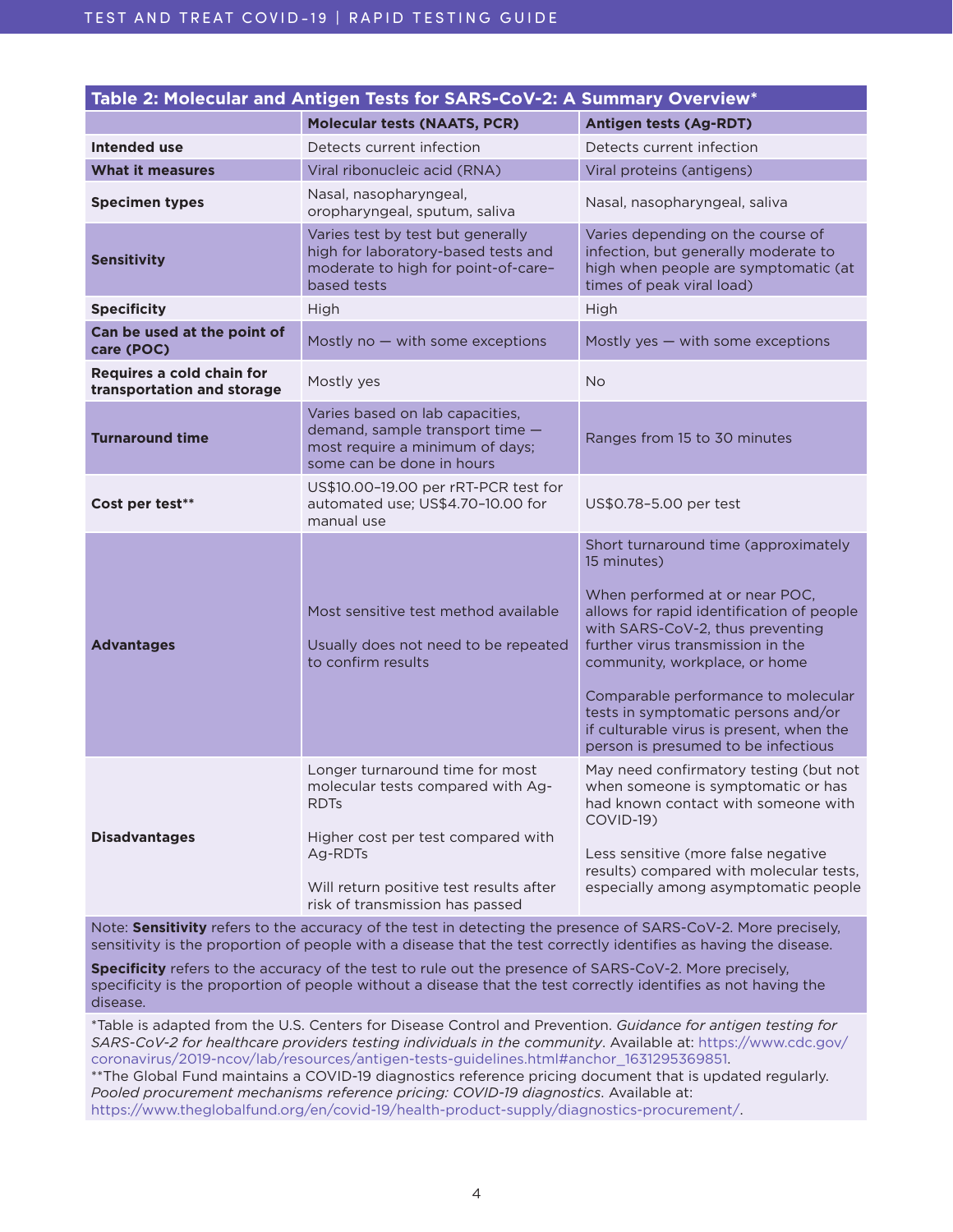# **How are Ag-RDTs and other diagnostics used?**

Tests can be used for many reasons:

- Diagnosing people;
- Screening people who want to gather, hold an event, or make decisions in a workplace, school, or other setting;
- Providing a population-level picture of how many people have or have had SARS-CoV-2.

Diagnosis, screening, and population-level tracking, also called epidemiological surveillance, are all important. A robust, comprehensive response to SARS-CoV-2 should include funding and programming for all of these activities.

# **Box 1: Interpreting Ag-RDT Test Results: What Do You Do with One Line — or Two?**

Ag-RDTs are an affordable, accessible diagnostic. Follow these guiding principles for reading results to use them as an effective and reliable tool:

**If you took an Ag-RDT and tested positive, you are likely to have active SARS-CoV-2 infection.**  This is particularly true if you are experiencing symptoms, have recently been exposed, and/ or live in a community with high rates of SARS-CoV-2 transmission. The higher the prevalence (percentage of the population around you with the virus), the more likely it is that a positive test result is accurate. If you are someplace with very, very low prevalence, a positive result might be a false positive.

 *You should*: **Seek treatment if you are symptomatic, are immunocompromised, or have other conditions that put you in a high-risk group for severe disease.** If you have symptoms, have had an exposure, and/or are in a high-prevalence setting, you should not be required to have a confirmatory molecular test prior to accessing treatment. If you are positive, have no symptoms or known exposure, and live in a low-prevalence area, you can consider re-testing with an Ag-RDT in 24–48 hours.

**If you took an Ag-RDT and tested negative, you may (or may not) need to test again.** If you are experiencing symptoms, have recently been exposed, and/or live in a community with high rates of SARS-CoV-2, a negative Ag-RDT may be a false negative.

 *You should:* **Seek a confirmatory molecular test right away if you're feeling sick.** If you are not able to get a confirmatory molecular test and are experiencing symptoms, re-test with an Ag-RDT in 24–48 hours. If you are not feeling symptomatic, live in a lowprevalence area, and haven't had a recent exposure, then there's a strong chance that the negative result is accurate.

Figure 3 *Test to Treat and Protect* (at the end of this guide) illustrates these guiding principles with a flow chart of actions a person can take based on Ag-RDT test results.

With both HIV and SARS-CoV-2, viral load is highest in the period immediately following infection; this is also when people are most likely to pass on the virus. Ag-RDTs are more likely to give a positive result when there is a substantial amount of virus in a person. This makes them a very useful tool for confirming infection in someone who is sick, and for identifying people — whether or not they are experiencing symptoms — who are likely to transmit. [The WHO interim guidance on Ag-](https://www.who.int/publications/i/item/WHO-2019-nCoV-Ag-RDTs-Self_testing-2022.1)[RDTs](https://www.who.int/publications/i/item/WHO-2019-nCoV-Ag-RDTs-Self_testing-2022.1) states that these tests are "effective for identifying people who are most infectious" and notes that a limitation of molecular tests is that they can return a positive result "well past the period of transmission and recovery." Molecular tests detect *any* amount of virus. In contexts where a negative test result is a prerequisite, like air travel, border crossings, or entry into workplaces, molecular tests can prolong quarantine periods past the point needed to avoid risk of transmission.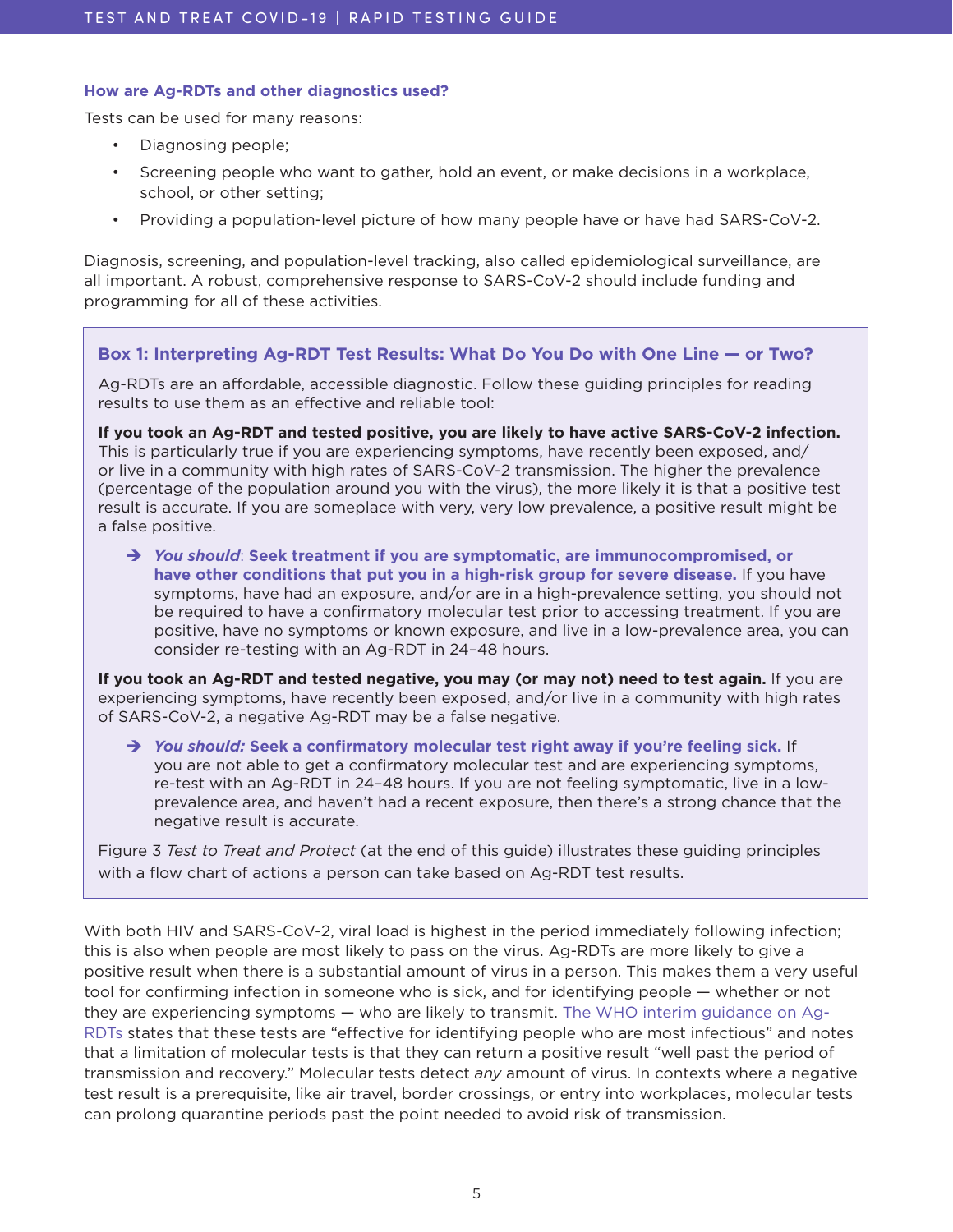Ag-RDTs can also be used to screen people who want to gather for an event, as in a congregation or in a school, and by people who have had a known exposure to someone with SARS-CoV-2. In testing after exposure or for screening, it's important to remember that people do not have detectable virus right away. A negative Ag-RDT does not mean that a person isn't carrying SARS-CoV-2. They could be early in the infection period. The accuracy of Ag-RDTs increases with what is called "serial testing." A person with an initial negative result who is actually infected is likely to receive a positive result if they test 1–2 days later. The U.S. Centers of Disease Control and Prevention recommends testing five days after exposure. If you are experiencing symptoms, test sooner.

In high-income countries, while there are some gaps in access to and use of Ag-RDTs, for many people, using these tests as a decision-making tool is a part of daily life. Often, the results are not reported back to public health authorities — especially if they are negative. This would also be the

case for Ag-RDTs that are used in low- and lower-middle-income countries, too. The right to know one's status should not be placed in competition with national priorities for tracking the virus and making public health decisions. Individual health and public health are both important.

A person who gets a positive test result after self-testing with an Ag-RDT has the option of isolating, masking, or distancing and has the right to access treatment. There are now highly effective treatments for SARS-CoV-2, including treatments for mild or moderate COVID-19 that can be taken outside of the hospital. For example, a treatment called [nirmatrelvir/ritonavir \(Paxlovid\)](https://www.treatmentactiongroup.org/publication/test-and-treat-covid-19-community-guide-to-paxlovid/) is effective if started within three to five days of first experiencing

*Scaling up access to Ag-RDTs for selftesting and at clinics and other points of care is critical to successful test-andtreat programs.* 

COVID-19 symptoms. Scaling up access to Ag-RDTs for self-testing and at clinics and other points of care, like pharmacies, is critical to successful implementation of test-and-treat programs. In places where infections are surging, the most vulnerable groups — including older people, frontline health workers, people living with HIV, or people with tuberculosis (TB) — could receive Ag-RDTs and a course of medication in the event of infection.

## **Are all Ag-RDTs reliable?**

High-quality Ag-RDTs are most accurate in the context of symptomatic infection; accuracy increases with serial testing. As discussed in Box 1 on page 5, accuracy is also affected by how much SARS-CoV-2 is circulating in your community or workplace. If you live or work someplace where the risk of SARS-CoV-2 is high, a positive result very likely reflects actual infection. If you live or work someplace with little or no SARS-CoV-2, the tests are better at predicting that you don't have SARS-CoV-2. In other words, a negative result very likely means that you don't have SARS-CoV-2. When there's high community or workplace transmission (i.e., a health facility), a negative result is more likely to be a false negative. This is especially true if you've had a known exposure or are experiencing symptoms. See Box 1 and Figure 3 for more on how to use tests most effectively.

All of the above is true for high-quality Ag-RDTs. As for all medicines, vaccines, and diagnostics, there is a regulatory review process for Ag-RDTs to ensure they meet quality standards. High-quality tests are tests that have received use authorizations and/or approval from stringent regulatory authorities; they do not give positive test results with drinking water or other fluids; they do not come with predetermined results; and they are all capable of distinguishing between SARS-CoV-2 and other viruses. Rumors and misinformation about test accuracy exist. Peer-based literacy work to share accurate information and understand and debunk myths is crucial, as is advocacy to secure access to high-quality tests.

## **If someone has been vaccinated or had SARS-CoV-2, do Ag-RDTs still work?**

Yes. Ag-RDTs detect viral antigen, or protein, indicating active infection. The vaccines teach the body how to make immune responses and do not leave antigen in the body. If you have had SARS-CoV-2 and the symptoms of acute infection have passed, the virus may still be present in the body at low levels, but these will not be detected by an Ag-RDT.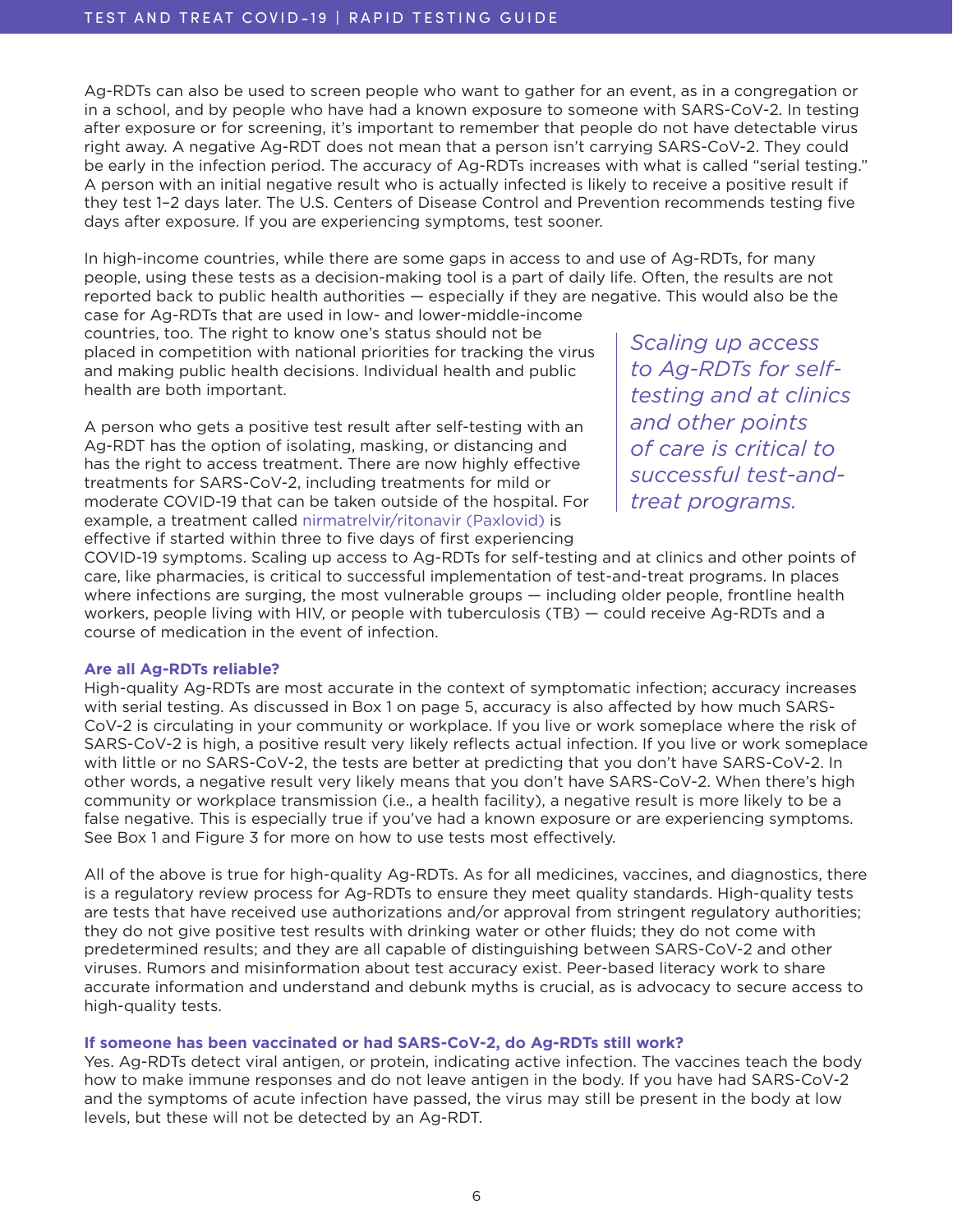# <span id="page-6-0"></span>**Do SARS-CoV-2 tests diagnose "long COVID"?**

While estimates vary, somewhere between ten and forty percent of people who acquire SARS-CoV-2 experience prolonged, chronic symptoms. These symptoms vary across individuals and over time in the same person; they are often different from the symptoms experienced during initial infection. Long COVID can be debilitating and is a crucial health concern. Vaccination may reduce the risk of long COVID; people living with HIV may be at higher risk of long COVID than those in the general population. Ag-RDTs and PCR tests do not diagnose this chronic condition, which emerges after the virus is cleared from the body.

# **Do Ag-RDTs detect Omicron (or other) variants?**

Ag-RDTs do detect Omicron (BA.1, BA.2) in addition to other variants of SARS-CoV-2. There are mixed data on whether these tests are less accurate with Omicron than with other variants. A group of Canadian researchers analyzed and compared the findings of three papers on Ag-RDT detection of Omicron and four papers on Ag-RDT detection of Delta to better understand accuracy with different variants.<sup>[3](#page-9-0)</sup> In this analysis, Ag-RDTs using nasal swabs were less reliable at detecting Omicron than they were for correct diagnosis of Delta variants; tests that combined oral (cheek, tongue, or back of the throat) and nasal samples had better accuracy. Another study of over 5,500 people in the United *Ag-RDTs do detect Omicron (BA.1, BA.2) in addition to other variants of SARS-CoV-2. Effective testing programs will include easy, affordable, and/or free Ag-RDTs.*

States found no difference in accuracy of nasal swab Ag-RDT detection of Omicron versus Delta.[4](#page-9-0) The possibility of reduced accuracy is one reason why effective testing programs will include easy, affordable, and/or free Ag-RDTs as well as easy, affordable, or free molecular tests for confirmatory diagnosis. FIND maintains a dashboard of the impact of variants on the accuracy of diagnostic tests that has the most up-to-date information[.5](#page-9-0)

# **Take action! What must happen to expand access to Ag-RDTs in low- and lower-middle-income countries?**

Many steps need to be taken to close the access gap for SARS-CoV-2 diagnostics. Here are some of the crucial actions.

# *Guidance:*

In March 2022, the WHO issued interim guidance on the use of Ag-RDTs for self-testing.<sup>[6](#page-9-0)</sup> This is a prerequisite for many low- and lower-middle-income countries to develop national guidelines and operational plans. (The WHO has yet to issue guidance on test-and-treat for SARS-CoV-2, which is also crucial.)

**Health ministry SARS-CoV-2 taskforces must develop national Ag-RDT guidelines, including for self-testing, with robust civil society input and support as needed from multilateral and bilateral funders. This guideline development process should proceed in tandem with and be informed by planning for SARS-CoV-2 treatment roll out.** 

## *Regulatory Approval and Supply:*

As of February 2022, the WHO had recommended three Ag-RDTs for Emergency Use Listing (EUL). These three manufacturers do not have capacity to supply enough tests to meet the testing targets adopted by the U.S. government (one test per 1,000 people per day<sup>7</sup>) and the WHO (10 tests per 10,000 people per week).<sup>8,9</sup> The Global Fund to Fight AIDS Tuberculosis and Malaria (Global Fund) lists a range of other Ag-RDTs that can be procured through its Emergency Response Mechanism[.10](#page-9-0) As the Access to COVID-19 Tools (ACT) Accelerator civil society representatives have articulated:

**It is imperative that the WHO "expedite emergency use listing and facilitate rapid regulatory approval at the national level." Funders, including the U.S. government, should take action now to secure and stockpile supplies of Ag-RDTs in anticipation of nationallevel guidelines and additional EULs for tests, particularly those that have already been authorized for use by a stringent regulatory authority, for example the European Medicines**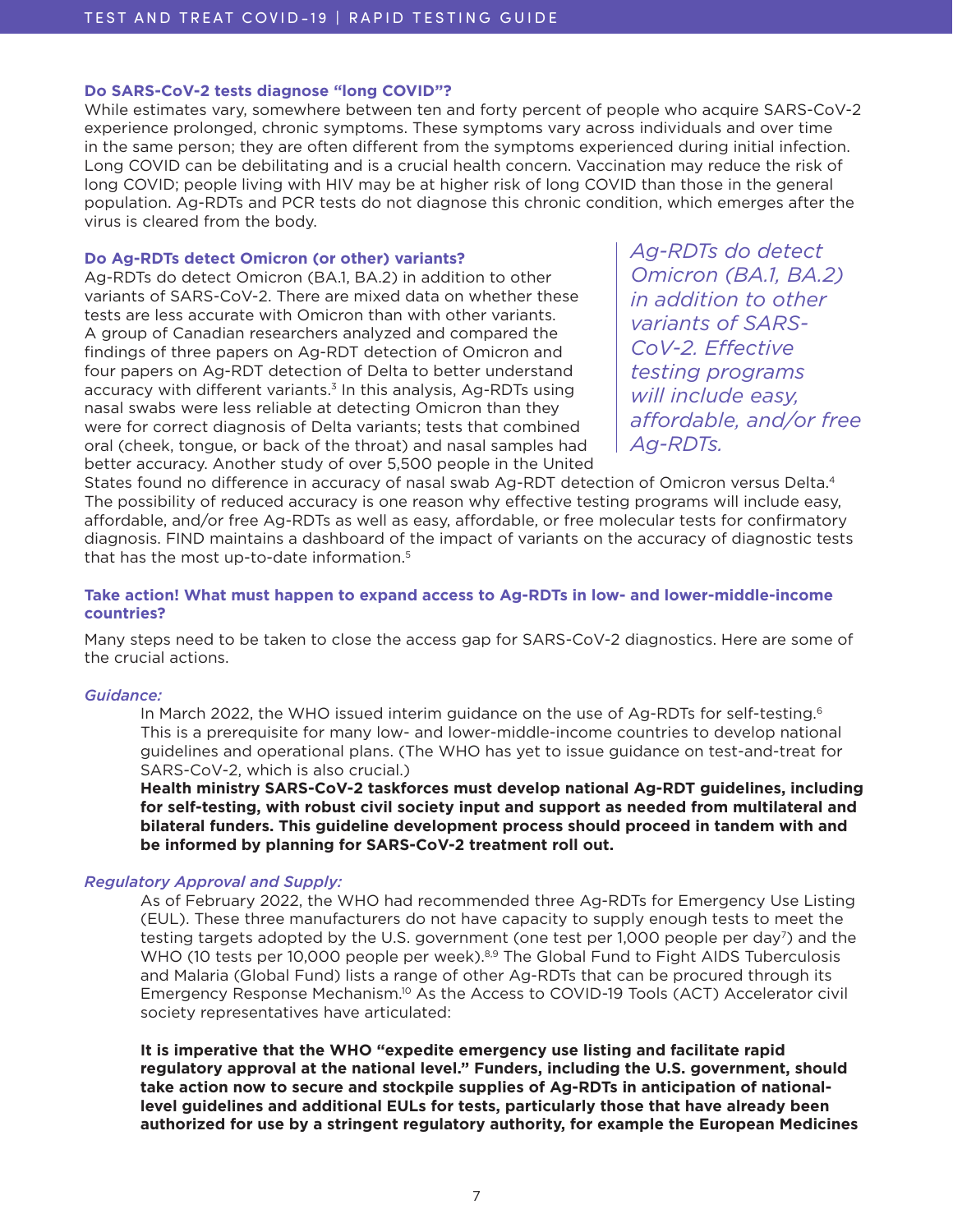**Agency or the U.S. Food and Drug Administration. Ag-RDTs are simple to manufacture, yet capacity is concentrated in a few countries. Technology transfer and investments in geographically distributed manufacturing are critical.**

#### *Cost and affordability:*

The current price for Ag RDTs is between US\$0.78 and US\$5.00 per test, according to the Global Fund reference list. However, the price must drop further, to an average of US\$1.00 per test — a price reported in certain high-income countries, including the UK and Germany — or even lower.

**Bulk procurement by stakeholders including USAID, the Global Fund, international agencies, and governments — and sustainable competition via expanded manufacturing and additional EULs by the WHO for existing manufacturers — should be pursued with the goal of achieving US\$1.00 a test or less.**

#### *Community-led Introduction and Implementation:*

Uptake of testing depends on trust in the test, the person or site offering it, and the larger health system. People will seek tests if they are confident that treatment and care will be readily available, if they believe that the diagnosis will not bring shame, blame, or stigma, and when they have clear information about risks and benefits. These aren't new lessons, yet they still aren't routinely followed — even in HIV and TB programs.

People living with and at risk of HIV and TB also have a wealth of experience with novel service delivery models that should be used as part of effective test-and-treat programs. For example: rolling out Ag-RDTs with treatment kits to people living with HIV with their antiretroviral therapy refills during surge periods; putting these kits into the supplies given to community health workers; or deploying them as part of HIV pre-exposure prophylaxis (PrEP) refill and/or TB preventive treatment distribution programs. Moving testing and treatment closer to people most at risk increases uptake and reduces cost.

# **Investments in treatment and diagnostic literacy led by and for people at risk of SARS-CoV-2 is crucial to build trust and create service delivery models that work and expand uptake as Ag-RDTs and treatment become available.**

People most impacted by pandemics must be the ones to set priorities and lead responses otherwise the pandemics will not end.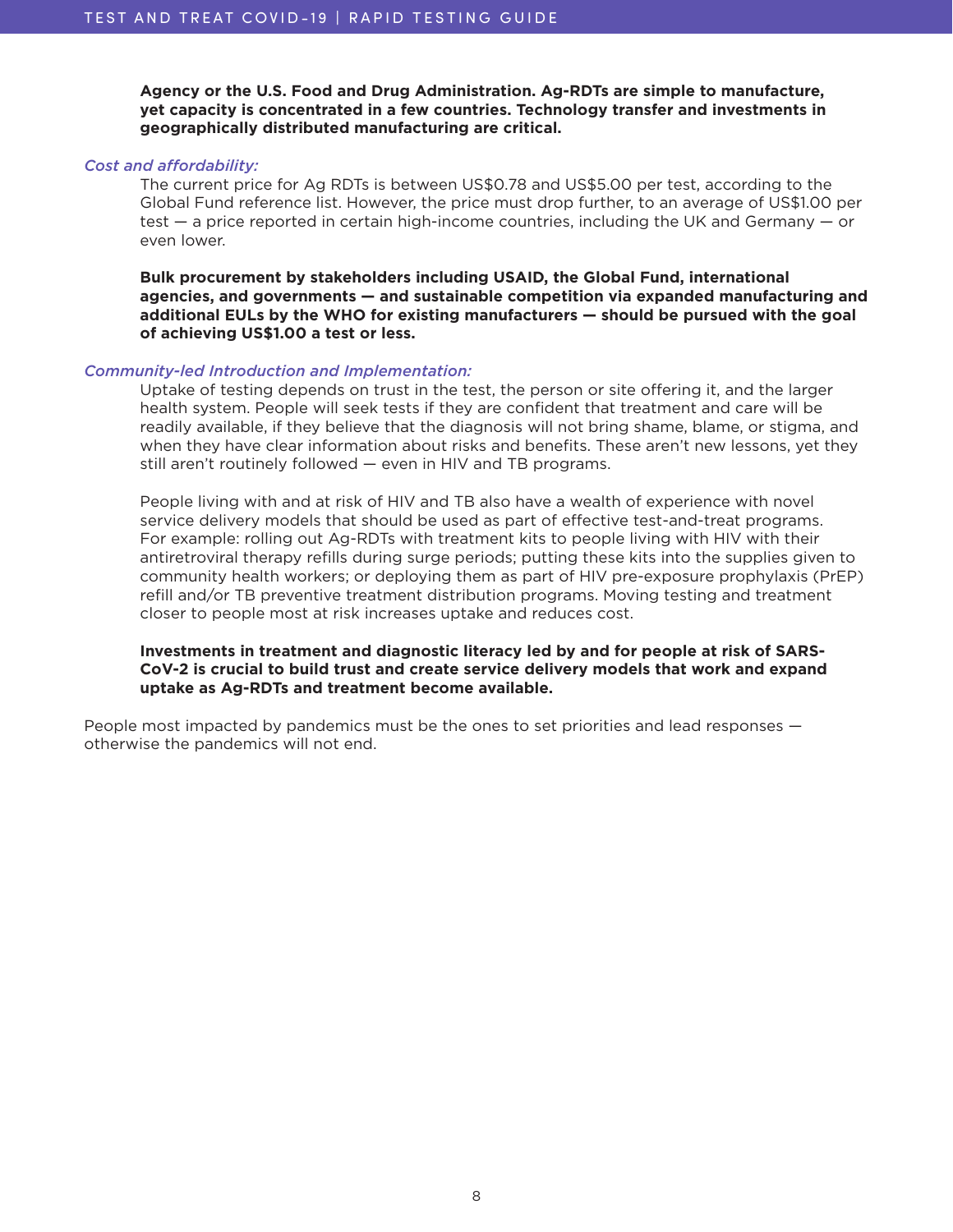# **Figure 3: Test to Treat and Protect: Self-Testing as an Entry Point for COVID-19 Treatment**



 If you have tested positive, you may be eligible for treatment. Share your test result with a health care provider and ask if you are eligible to receive treatment with nirmatrelvir/ritonavir (Paxlovid) or other treatment options.

Your health care provider may recommend you take nirmatrelvir/ritonavir if you are symptomatic, older than 12 years of age, immunocompromised, or have other conditions that put you in a high-risk group for severe disease. Treatment with nirmatrelvir/ritonavir can lower your risk of being hospitalized with COVID-19. You must start nirmatrelvir/ritonavir within 5 days of first experiencing symptoms for it to be effective, so if you took a self-test at home, share your test result with a health care provider right away.

If nirmatrelvir/ritonavir is contraindicated, your doctor may recommend treatment with other drugs, such as molnupiravir.

Continue to take precautions to prevent transmission: wear a mask, isolate from others, open windows in the home.

Seek care if symptoms worsen. Other treatments are available for severe COVID-19.